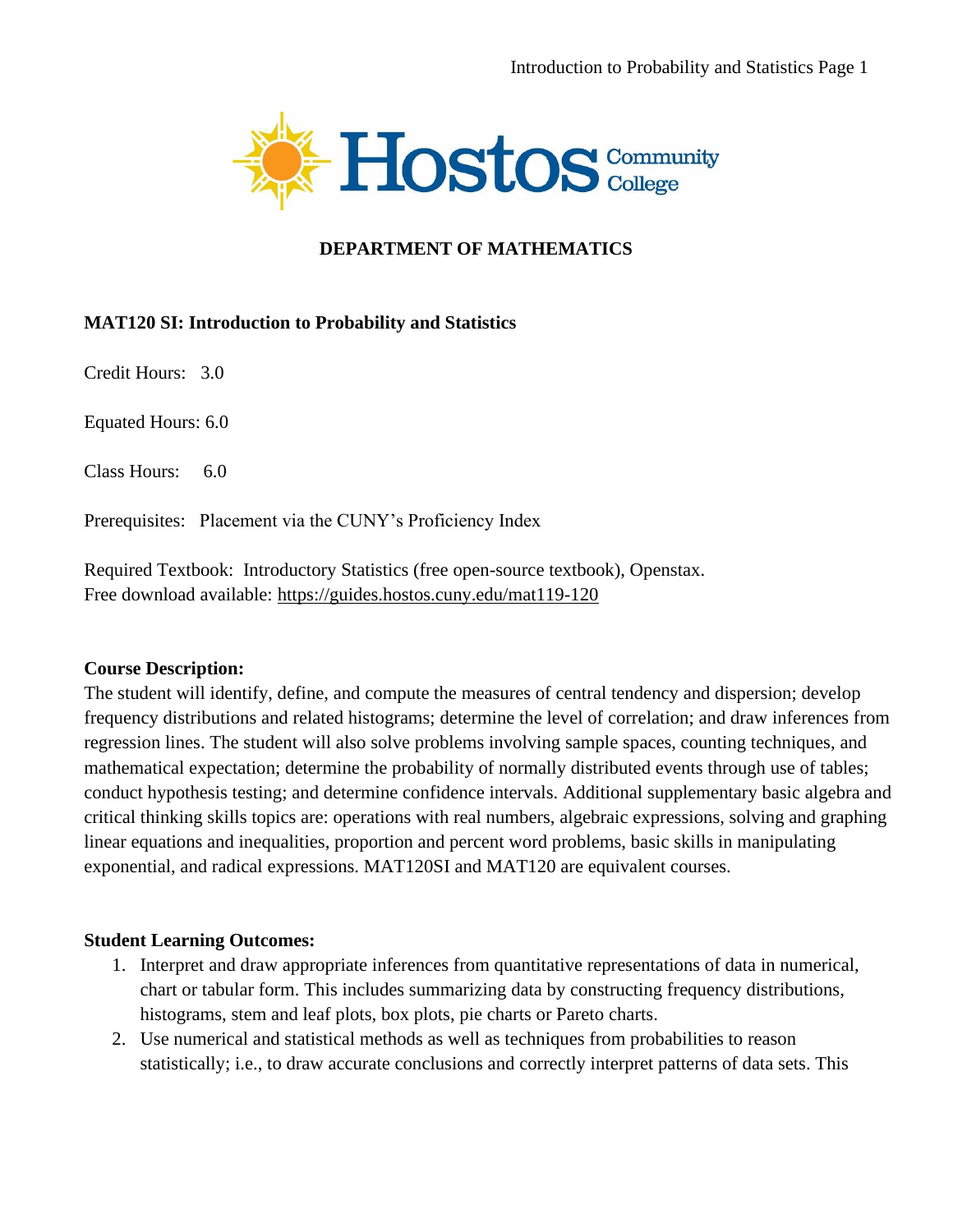includes measures of center, spread or variation, combining probabilities, estimation procedures, hypothesis testing, correlation, regression and analysis of variance.

- 3. Represent quantitative problems expressed in natural language in a suitable statistical format and techniques.
- 4. Effectively communicate quantitative analysis or solutions to mathematical problems in written or oral form. This involves understanding and using the basic language and tools of statistics such as fundamental definitions with some very basic principles to attain statistical literacy.
- 5. Evaluate solutions to problems for reasonableness using a variety of means, including informed estimation. This includes estimation procedures, hypothesis tests and testing the goodness of fit of linear models to represent data sets.
- 6. Apply statistical methods to model and analyze problems in other fields of study including economics, social sciences, education, political science, health, etc.

# **Performance Objectives:**

At the end of the course, the student should be able to do the following:

- A. Categorize statistical studies as either descriptive or inferential
- B. Difference between population and samples in an inferential study, compare and contrast different sampling methods.
- C. Categorize variables as either qualitative or quantitative, and discrete or continuous.
- D. Generate and interpret frequency distributions and graphs representing data sets.
- E. Get and interpret descriptive measures of univariate data sets for both samples and populations. Also differentiate between a parameter and a statistic.
- F. Be familiar with and use the basic definitions and rules of probability theory.
- G. Study binomial, normal, and Student's t-random variables and their probability distributions.
- H. Decide the sampling distribution of the mean for either a normally distributed variable or a variable that is not normally distributed, and state and apply the central limit theorem.
- I. Apply the normal or the Student's t-distribution to estimate population parameters and conduct hypothesis tests.
- J. Perform hypothesis and create confidence intervals for standard deviation of a normally distributed random variable

# **Instructional Objectives:**

The expectations of the instructor are as follow:

- A. Explain the nature of statistics
- B. Show how data sets, tables, graphical displays and descriptive measures can be used.
- C. Explain the binomial, normal and Student's t-distributions and explain how they can be applied to estimate population parameters and conduct hypothesis tests. Clarify the assumptions and limitations of the statistical techniques that are based on these distributions.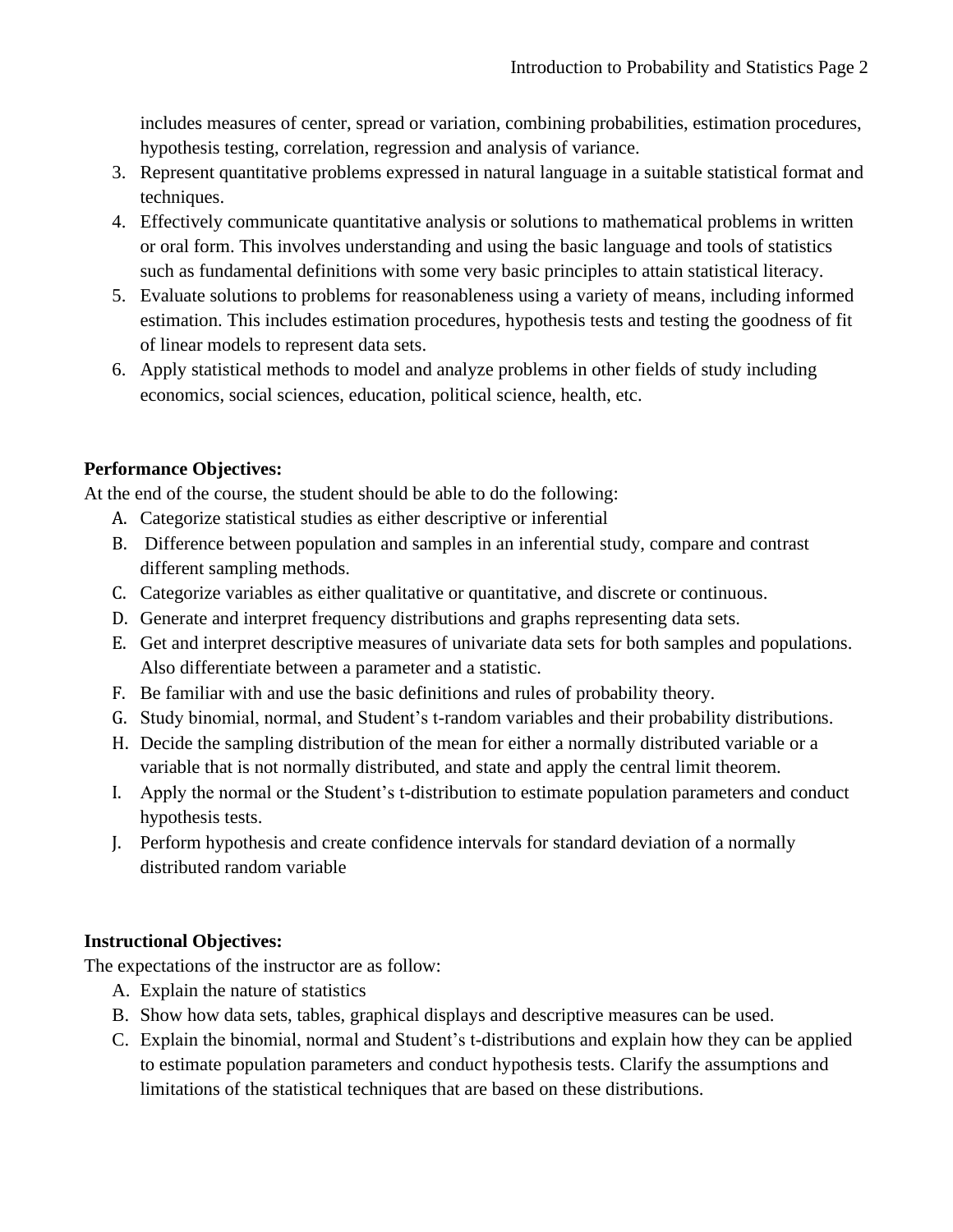- D. Establish the basic concepts of probability and the rules that apply to the probability of both simple and compound events
- E. Establish the concepts of correlation and regression; explain the interpretation of the slope, correlation coefficient, and coefficient of determination, and the use of regression equation to make predictions.
- F. Introduce to the student the basic understanding of the hypothesis testing procedure and theory estimation.
- G. Offer a general examination of hypothesis testing, which will include the following:
	- Formulation of hypothesis
	- Purpose of decision rules for given significance levels
	- Testing Procedure (Ex: use of normal, t-distribution, chi-square distribution, F-distribution)
	- Analysis of Type I errors

### **Grade Point System**

Hostos Community College awards letter grades to denote the level of achievement for each course. The grading system is as follows:

 $A = 4.00$  pts./credit (93-100)  $A = 3.70$  pts./credit (90-92)  $B_+ = 3.30$  pts./credit (87-89)  $B = 3.00$  pts./credit (83-86)  $B = 2.70$  pts./credit (80-82)  $C+= 2.30$  pts./credit (77-79)  $C = 2.00$  pts./credit (70-76)  $D = 1.00$  pts./credit (60-69)  $F = 0.00$  pts./credit (0-59)

For more detailed Grades Policy, please refer to: [http://www.hostos.cuny.edu/Administrative-Offices/Office-of-the-Registrar/Academic-](http://www.hostos.cuny.edu/Administrative-Offices/Office-of-the-Registrar/Academic-Info/Grades-Policy)[Info/Grades-Policy](http://www.hostos.cuny.edu/Administrative-Offices/Office-of-the-Registrar/Academic-Info/Grades-Policy)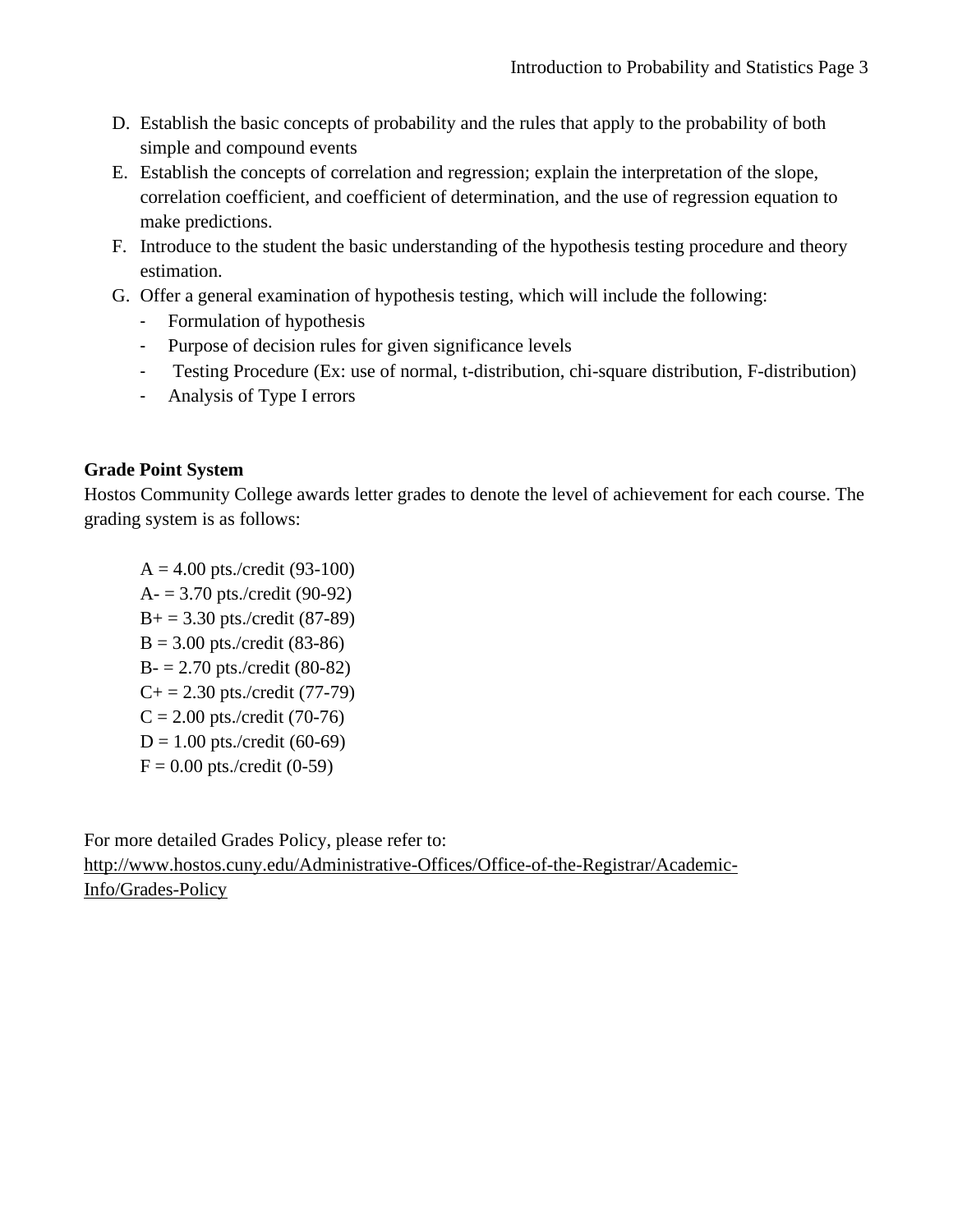# **COURSE OUTLINE**

| <b>Lesson</b>  | <b>Topic</b>                                                                                 |
|----------------|----------------------------------------------------------------------------------------------|
| $\mathbf{1}$   | 1.1 Definitions of Statistics, Probability, and Key Terms                                    |
|                | Introduction: sets of integers, rational, irrational, real numbers, and the real number line |
|                | Absolute value, addition and subtraction of real numbers                                     |
| $\overline{2}$ | 1.2 Data, Sampling, and Variation in Data and Sampling                                       |
|                | The concept of variable and constant; defining like and unlike terms                         |
|                | Definition of algebraic expressions and like terms                                           |
| 3              | 1.3 Frequency, Frequency Tables, and Levels of Measurement                                   |
|                | The substitution principle for evaluating formulas and algebraic expressions                 |
| 4              | 2.1 Stem-and-Leaf Graphs, Line Graphs, and Bar Graphs                                        |
|                | 2.2 Histograms, Frequency Polygons, and Time Series Graphs                                   |
|                | Basic exponent rules, including negative exponents for scientific notation Finding roots     |
|                | and simplifying radicals                                                                     |
| 5              | 2.3 Measures of the Location of the Data                                                     |
|                | Definition and solution of a linear equation in one variable                                 |
| 6              | 2.4 Box Plots                                                                                |
|                | 2.5 Measures of the Center of the Data                                                       |
|                | Solving linear equations using: Addition/Subtraction and Multiplication/Division             |
|                | Principles of Equality                                                                       |
| $\overline{7}$ | 2.6 Skewness and the Mean, Median, and Mode                                                  |
|                | Language translation problems (e.g., "three less than twice a number is what?")              |
| 8              | 2.7 Measures of the Spread of the Data                                                       |
|                | Solving word problems (application problems) using linear equations                          |
| 9              | 3.1 Terminology                                                                              |
|                | The Cartesian coordinate system; Ordered pairs of real numbers and finding points in a       |
|                | plane, given a table                                                                         |
| 10             | 3.2 Independent and Mutually Exclusive Events                                                |
|                | Definition and solution of a linear equation in two variables $(ax + by = c)$ , graphing a   |
|                | linear equation                                                                              |
| 11             | 3.3 Two Basic Rules of Probability                                                           |
|                | Concept of the slope of a straight line: Slope formula Finding the slope of a line on a      |
|                | graph given its equation Finding the slope of a line using $y = mx + b$ Given possible       |
|                | graphs of a line, use slope and y-intercept to select correct graph                          |
| 12             | 3.4 Contingency Tables                                                                       |
|                | Finding equations of lines: Using the slope-intercept formula $(y = mx + b)$ Using the       |
|                | point-slope formula Given two points on the line                                             |
| 13             | <b>REVIEW TEST 1</b>                                                                         |
| 14             | Test $# 1$ (1hour and 15 min Exam)                                                           |
| 15             | 4.1 Probability Distribution Function (PDF) for a Discrete Random Variable                   |
|                | Solving and graphing linear inequalities                                                     |
| 16             | 4.2 Mean or Expected Value and Standard Deviation                                            |